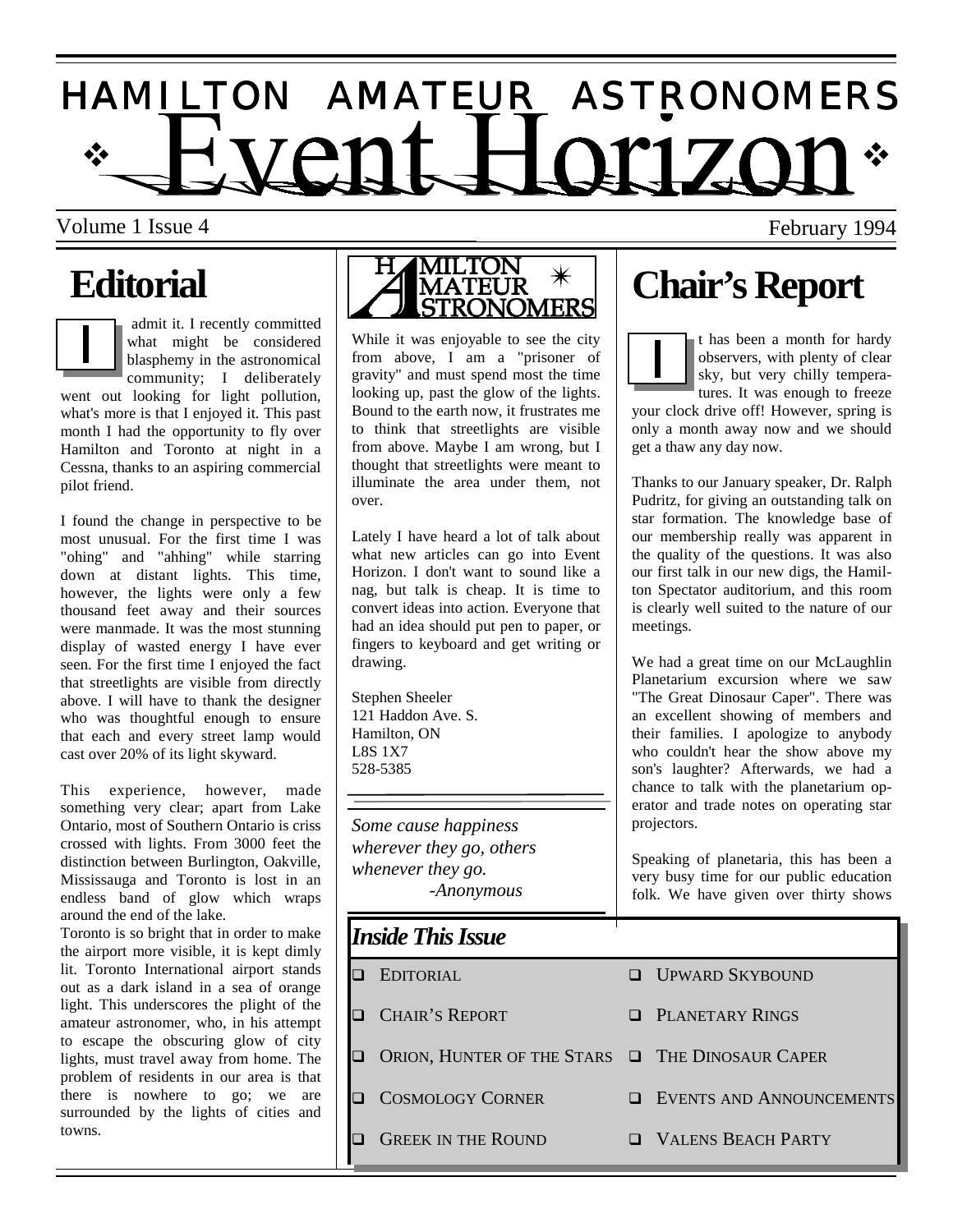since mid-November. Thanks, as always, to Grant who does such a great job of spreading the enjoyment of astronomy and organizing the shows.

 Paging through an AAVSO publication recently, I couldn't help but notice that Ann Tekatch had racked up 83 variable star estimates during the reporting period. Ann is always willing to share her experience with anyone interested in learning more about variable star observing

 We had a very successful display at the Valens Conservation Area Beach Party. Some 500 people were there and many took the opportunity to look through our scopes. Patricia Marsh unveiled our new HAA banner with gold lettering on black cloth. Now all we need is a parade!

The next month promises to be an exciting one. Please continue to forward your ideas for club activities and observing!

Doug Welch

### **Orion, Hunter of the Stars**

n glancing through a copy of "Burnham's Celestial Handbook" I noticed interesting passages with regard to the

Orion constellation. Here are a few examples:

 According to Thomas Hyde in the 17th century, a very popular Arabian name for Orion was "Al Jabbar". Another version of this name appears in this poem by Longfellow called: "Occultation of Orion"

*"Begirt with many a blazing star, Stood the great giant Algebar, Orion, hunter of the beast! His sword hung gleaming by his side, and on his arm, the lion's hide Scattered across the midnight air The golden radiance of its hair..."* 

Another poem famous for describing Orion and also for its "exquisite" tributes to the Pleiades is Locksley Hall by Tennyson:

"Many a night from yonder ivied Casement, ere I went to rest, Did I look on great Orion, sloping slowly to the west. Many a night I saw the Pleiades rising thro' the mellow shade. Glitter like a swarm of fireflies tangled in a silver braid."

 In describing the great nebula in Orion, C.E. Barns writes a passage as follows:

*"For who would acquire a knowledge of the heavens, let him give up his days and nights to the marvels of Orion. Here may be found every conceivable variation of celestial phenomena: stars, giants and dwarfs; variables, doubles.. triples.. multiples; binaries visual and spectroscopic; clusters wide and condensed; mysterious rayless rifts and nebulae in boundless variety, with the supreme wonder of all supernal wonders at its heart - the Great Nebula before which the learned and the laymen alike have stood silent in awe and reverence since the first lens unfolded to man's gaze its true vastness and intricacy; and which offers abundant field for all the geniuses of science, with their super-refinements of means and methods, for generations to come.. ."* 

 Burnham writes: 'In describing one of the first successful photographs of the Orion Nebula, made by Henry Draper in 1881, R.A. Proctor found it difficult to find the words to express *"the thought that seemed so impressive, so thrilling, as to surpass even the feeling of awe with which in the solemn darkness of night we see some mighty group of suns sweep into the field of view of the telescope… that here on this tiny square inch of shoreline, with its thin film of chemical sands, had been received the impress of waves which for years had been traversing the solemn depths of space… Here we have mirrored by Nature herself 'that mar-* *velous round of milky light below Orion'... ".'* 

Submitted by Patricia Marsh

## **The Cosmology Corner**

hank you to all those that made Discussion Group's first meeting a success, We agreed on a free-for-all meeting for-

mat (!?), meeting every two months and selecting the next topic at the end of each meeting. Our next topic is "Magnetic Fields". The next meeting will be 8:00 p. m., Saturday, March 26, 1994 at the Burke Science Building, room B149 (Planetarium) at McMaster University.

 Talking about "Magnetic Fields", anything that is charged and spins has a magnetic field. This is used in an analytical technique called magnetic resonance. You may have heard of MRI or magnetic resonance imaging, now used in many hospitals, that can make images of the inside of your body. The question I have is, if magnetic resonance works with the proton and the electron, why hasn't it been used for quarks which also spin and have charge?

Bill Tekatch 575-5433



Mars (care of HST)

### Page 2 Event Horizon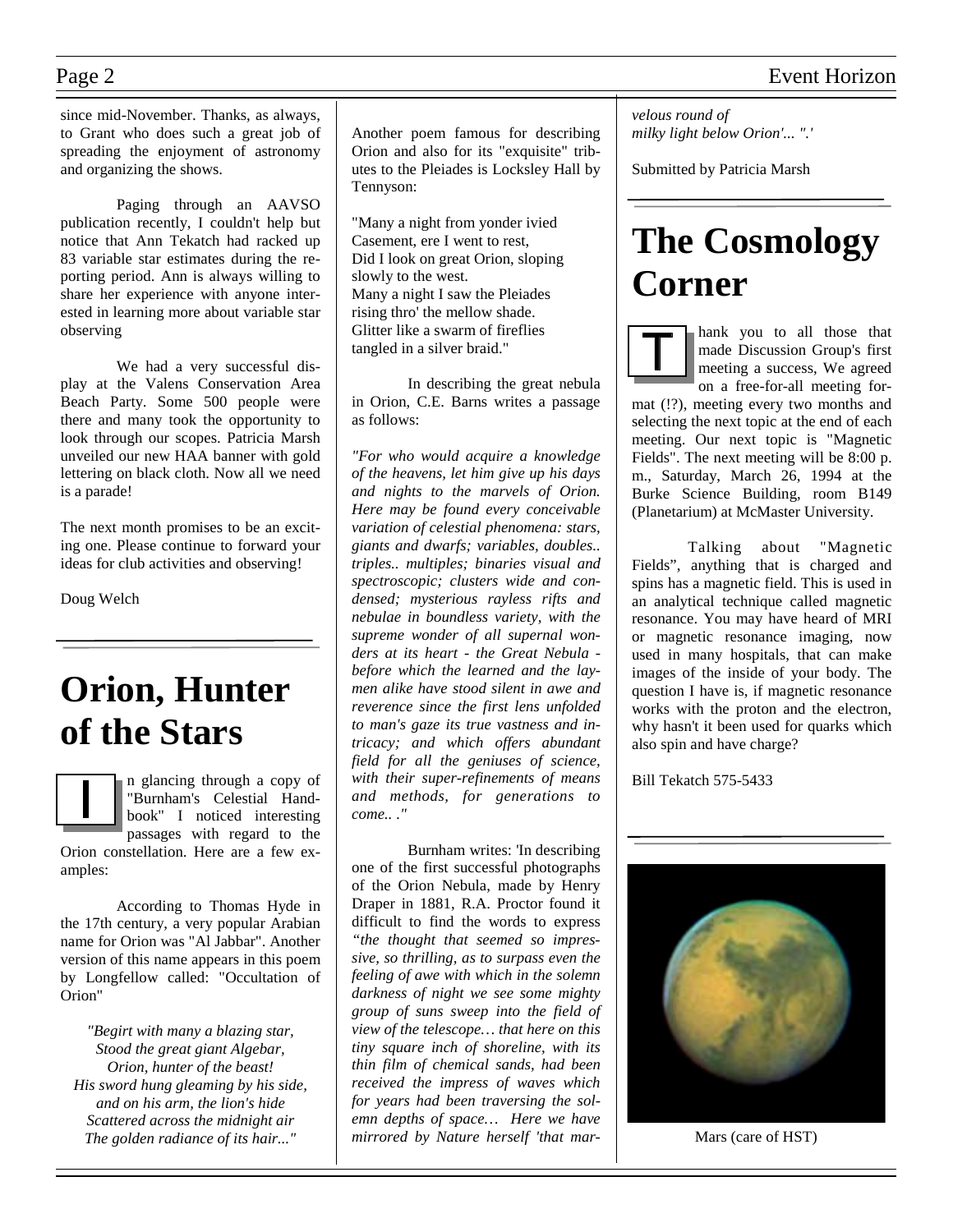### Page 3 Event Horizon

### **Greek in the Round**

his month I'll concentrate on one of the most endearing stories of mythology. It is also a long one, so I'm going to break it into two parts. The story of Perseus involves many other sky characters. Andromeda, Cassiopeia and Medusa just to name a few. We open this month with Perseus. So sit back, relax and enjoy.

 Acrisius, the King of Argos, asked an oracle if be would ever have a son to become his heir. The oracle said NO, but foretold far worse: his daughter Danae, would bear a son who would grow up to kill him. Acrisius did not dare destroy his daughter for fear of the Gods punishment. So, he ordered that Danae be imprisoned in an underground chamber of brass with only small openings in its roof. No lover could attain her there, he thought. Mighty Zeus, king of the Gods, came to the lonely prisoner in a shower of gold, so that she conceived by him and bore in time a son named Perseus. When Acrisius discovered the secret child, he wanted to send them to a certain doom without actually taking a sword to them and he finally decided to place Danae and baby Perseus in a large chest, bound it shut, and threw it into the sea.

 Andrew Lang's version of the famous passage of Danae's words to Perseus reads in part:

*"In the starless night and drear You can sleep and never hear Billows breaking, and the cry Of the night-wind wandering by. In soft purple mantle sleeping With your little face on mine, Hearing not your mother weeping And the breaking of the brine."* 

 They drifted for at least one hundred miles when through fate or whether the will of Zeus favoured them, they washed up on shore where they we found and freed by the fisherman Dictys. This good man and his wife were childless and they adopted Danae and her baby, taking them into their home and hearts. Perseus grew up and all was peaceful for many years.

 At last trouble came, when Dictys' brother King Polydectes, (very unlike his brother) developed a lust for Danae, yet was afraid to try forcing her into marriage as long as the now full grown and strong Perseus was around. He devised a plan to marry someone else and therefore presents were required. He knew Perseus had no fitting gift and that he was very proud, and so tricked the young man by daring him to brave peril in order to bring him a special gift. The gift the king wanted was the head of the Medusa. Perseus agreed hastily and was forced to carry out his agreement or leave his mother and hide in shame.

 The Medusa was one of three Gorgon sisters. They each had snakes in place of hair and their faces were so dreadful, so full of hatred, that one look at any of the three would instantly turn a person or creature into stone. Of the three, Medusa alone was mortal. She had once been a priestess of Athena and lovely to behold, but either her boasts of beauty or her affair with Poseidon angered Athena, who punished her by changing her into a hideous sight.

 The gods took pity on Perseus, counselled him and gave him wondrous devices so he might have a chance. He was given a shield from Athena, Hermes loaned him his winged shoes, and they told him where he could obtain other devices. He had to travel to the most distant of all lands, Hyperborea. To get there, he must first learn the way from the "Three Graiae" (Three Grey Ones), who would not tell him willingly because they were related to the Gorgon Sisters. The Graiae were almost as old as time itself with the bodies and wings of swans but with arms under their wings. They shared one eye and one tooth between them. Perseus hid from them until they passed the eye, than swept in and took it. He did not return it until they told him the way to Hyperborea.

 He set out in haste and upon his eventual arrival he was greeted warmly and was given the Sword of Sharpness, which could cut through Medusa's scales; the Cap of Darkness, that turned its wearer invisible; and a magic wallet that changed size to enclose any object. Once he gathered everything needed to battle the Gorgon he set out in search of the monster.

 He wore the Cap of Darkness and used his shield for a reflection of the Gorgons (only a direct view would petrify). When he found them he was in luck as they seemed asleep and he summoned up all his courage and swept down. Still using his shield, he swung one mighty stroke with the magic Sword and cut off the Medusa's bead. From the dripping blood sprang up two wonders: the warrior Chrysaor and the winged horse Pegasus, both of whom Medusa had conceived before her transformation; she had been unable to bear them because of her punishment. The immortal sisters were now awake and Perseus thought he was doomed. But the power of the winged shoes and the Cap of Darkness kept him safe and he carried off the Medusa's head in the magic wallet. **Meanwhile...** 

Sorry! Can't tell you everything this month... Look forward to the rest of Perseus' adventures in the next Event Horizon.

"Wish Upon a Star" Ev Butterworth

 *If the Lord Almighty had consulted me before embarking on the Creation, I would have recommended something simpler.* 

*Alfonso X of Castile (medieval patron of astronomy)*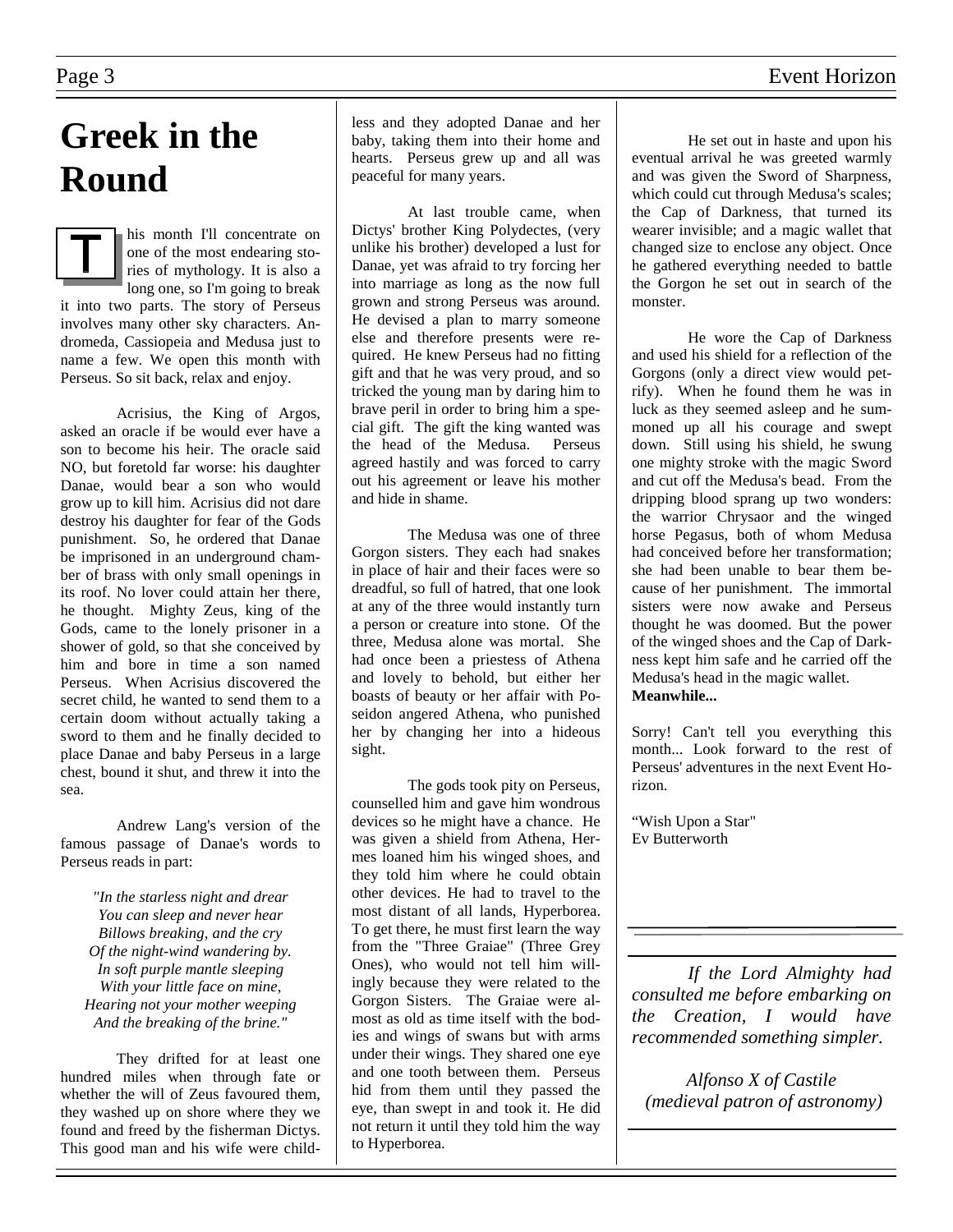### Page 4 Event Horizon

## **Upward Skybound**

he month of Valentines, love and stars! The winter skies always are a delight because there are so many bright stars. Cold nights mean less air turbulence and sparkly stars. There is also a multitude of winter objects to enjoy, so do so! Beginners can look for M42 in Orion and M35 in Gemini. Algol (representing Medusa), the variable star in Perseus is still placed well for observing. Check this month's Greek In The Round for the story behind this star. In older times it was also referred to as the "Demon Star" or the "Trickster". Every 2.9 days for a period of 10 hours, it will fade by 70%, and brighten again. Your Observer's Handbook will give you the times of Algol's minimum in the Month-by-Month section. Watch for the elusive Zodiacal Lights this month. February and March are the best months for this. It is a faintly glowing pyramid rising from the horizon to approx. 45º high. You'll need a clear horizon and dark skies to see this phenomenon. Comet Shoemaker-Levy 9 is only about 30' southwest of Jupiter in Libra and is shining at a faint magnitude of 14. If you can, keep tabs on it. Five months and counting until the big Crash.

Mercury - is visible for the first 10 days of the month. It will be a favourable apparition for northern latitudes. Low in the southwest, just after sunset.

Venus & Mars - will not be visible until the end of the month and both will be difficult to see, Venus in the southwestern and Mars in the southeastern sides.

Jupiter - in Libra will rise after midnight and is in the southwest by sunrise.

 Member observing nights will always be held as close to New Moon as possible. Keep a look in your Event Horizon for upcoming dates and sites. Mark these dates on your calendar for Kinsmen Park in Beamsville: Sat Feb. 12,/ Sat. Mar. 12. and Apr. 9. Come around 8:00 pm. and bundle up. You'll be notified of any changes in the newsletter or at the General Meetings. Hope to see you all then! Clear skies ahead.

"Watch the Skies" Observing Director, Ev Butterworth 632-0163

### **Planetary Rings**  *Part 2*

uch of planetary ring structure has already been discussed in conjunction with the current theories of ring dynamics in the previous section. Here we will investigate the composition of the rings further.

 The complexity of Saturn's rings would seem to be a function of their greater mass relative to that of the other three ringed planets. The total mass of particles orbiting Saturn are on the order of  $10^4$  -10<sup>5</sup> greater than those of Uranus, which has the second most extensive ring system. (See table #1) It follows that where there is more material, there will be a greater opportunity for different mechanisms to come into play and exhibit different features. But what is the material that orbits these planets and forms their rings?

 Observations by infrared spectroscopy have revealed water ice as the main constituent of Saturn's ring particles. This would seem to be borne out by the fact that all of Saturn's larger moons (except Titan) have densities not far from that of water ice, specifically 1.1 to 1.4  $g/cm<sup>3</sup>$ . The slightly higher density would imply that some rocky material is also present. The very high albedo of Saturn's rings (See table #1) would also indicate that highly reflective water ice could be present.

In contrast the rings around Uranus reflect only 1% of the light falling on them and are thought to consist of either a carbon residue (resulting from irradiation of methane-rich ice by energetic electrons from Uranus' radiation belts) or carbon-rich meteoritic-type debris.

Jupiter and Neptune exhibit similarly low albedos (refer to table #1) and their compositions would seem to follow that of Uranus.

#### Formation & Stability

At present, there are three theories on the formation of planetary rings. The first asserts that the ring material is left over from the formation of the planet. Because this material lies within the planet's Roche limit, it cannot accrue into moons. The other two theories deal with the breakup of a moon either by having the moon tidally disrupted after fitting within the planet's Roche limit; or by having a moon smashed by passing comets, meteors, etc. with the resultant debris scattered within the Roche limit where it cannot re-assemble. There are difficulties with each of these theories. The existence of small moons or "moonlets" within the ring systems of the planets would seem to refute the first theory - how could bodies 10-30 km in diameter form within a planet's Roche limit? Saturn's rings consist of material very similar to that of many of its larger moons and it has been suggested that the total mass of ring particles would be equivalent to a moon comparable in size to Mimas. It is conceivable that the orbit of such a moon could have been perturbed by some outside body (a passing comet for example) in such a way that it fell within the Roche limit of Saturn and was torn to bits by tidal forces. It seems highly unlikely that such an event could have taken place not just once, but four times in our solar system! Likewise, the chances of catastrophic collisions between moons and solar system intruders occurring at each of four planets seem rather remote.

With the extensive dynamics at work in planetary rings, it doesn't seem likely that rings are stable and infinitely long-lived structures. Dust-sized particles tend to be subject to many more drag forces than larger particles are (i.e. atmospheric drag, Poynting-Robertson drag (due to impacts with solar photons), plasma drag (due to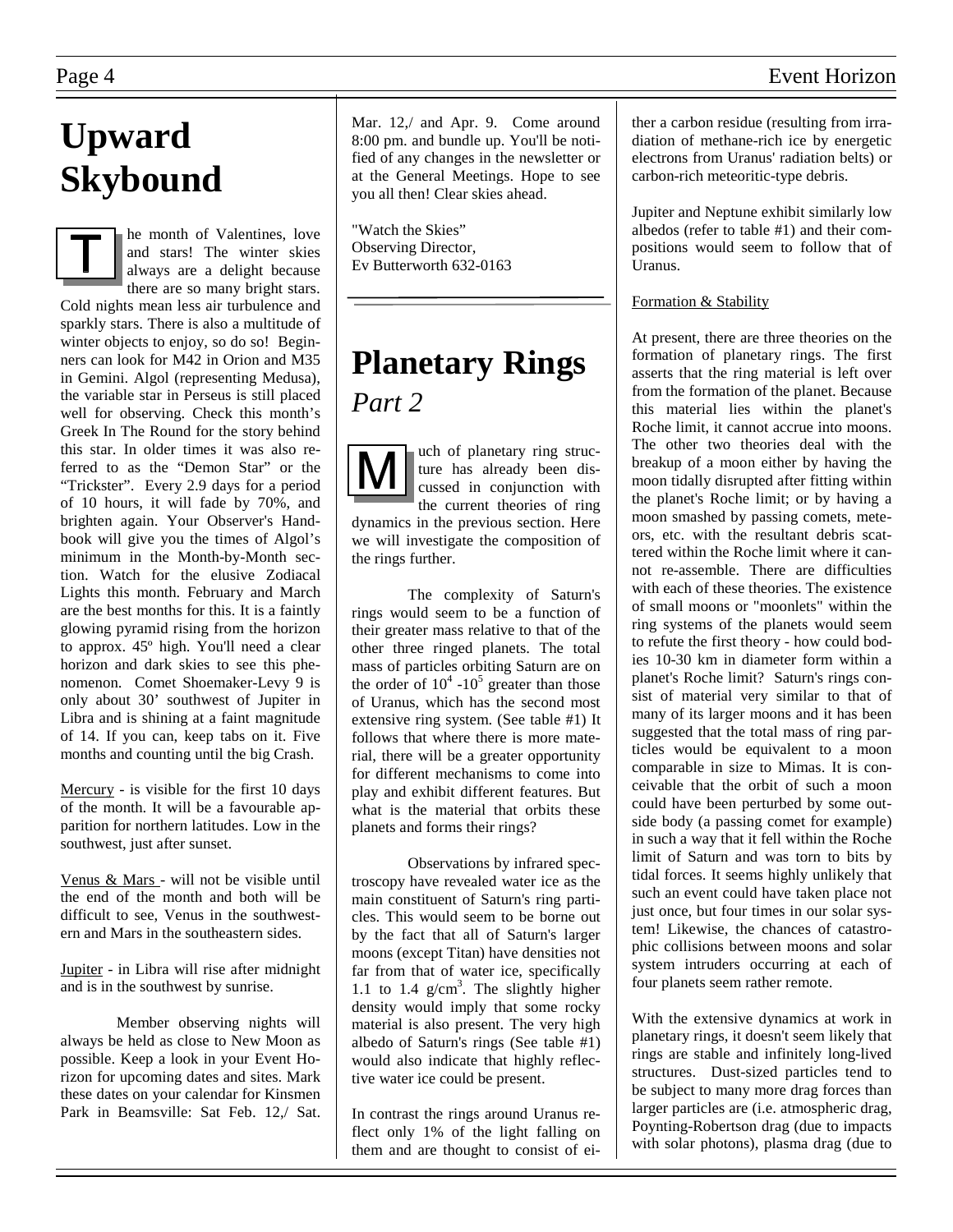collisions with the magnetospheric plasma), and, consequently, they have short lifetimes, perhaps only as long as 1000 years. As larger particles in a ring are ground down by collision with other orbiting particles or impacts with meteors, the supply of dust is eventually exhausted, and the ring system decays.

Why are planetary rings found around the four Jovian planets in our solar system and not the terrestrial planets? None of the reference material surveyed for this paper offered an explanation.

All of the known planetary rings exist within the Roche limits of their planets. The three most widely accepted theories for the formation of planetary rings assume that the Roche limit played an important part in their creation. Is there something unique about the Roche limits of the Jovian planets? Let us examine the equation that defines the Roche limit:

Roche Limit = 2.456  $R(p/p)^{1/3}$ 

Where  $R$  is the planet's radius;  $p'$  its density; and p the satellite's (or orbiting particle's) density.

In the case of the Earth, if we assume the particle density to be similar to that of our moon (because particle densities in the Jovian ring systems appear to resemble those of Jovian moons), the Roche limit works out to about 18,500 kilometers. For Mars assuming a particle density similar to that of the Martian moons, the Roche limit is about 10.500 kilometers. For the Jovian planets, because their densities are close to those of their orbiting ring particles, the Roche limits are approximately 2.456 times their radii. For Saturn, this is about 148,000 kilometers. Is it possible that the relatively narrow Roche limits of the terrestrial plan are so restrictive that any debris that entered the area would quickly interact, grinding up into dust and be lost falling into the planet? Perhaps the Roche limit defines an area so small (on the scale of the solar system) that any outside body that might pass by and be caught in it would be just as likely to continue and strike the planet.

Another possibility may lie in the differ-

ent oblatenesses observed between the terrestrial planets and the Jovian ones. The terrestrial planets' oblatenesses range from 0 to 1/193 while the Jovian planets' run from 1/10 to 1/58. The Jovian ring systems are thought to lie in their planets' equatorial planes because of the differential gravitational force arising from the fact that the planets' radii are greatest at this point. Perhaps the gravitational field around the terrestrial plants is not strong enough to condense particles into a ring.

Finally, the terrestrial planets all lie very close to the Sun when compared with the Jovian planets. The radiation levels or gravitational influence of the Sun may prohibit the formation of rings through Poynting-Robertson effects or gravitational perturbations.

#### Summary

 The knowledge garnered from the Voyager missions has provided us with many answers about planetary rings. Theories proposed to account for the marvels seen at Jupiter, Saturn, Uranus and Neptune, must be put to the test before we can know for sure how these magnificent structures formed; why their structures are so complex or what their exact composition is. Future missions will be needed if we are, to be successful in solving the riddles.

Ann Tekatch

| <b>Terry and Alan</b> |
|-----------------------|
| Way to Go,            |
| Guys!                 |

 was watching television's "Northern Exposure", which takes place in Cicely, Alaska. This episode was about the

characters having each other's dreams. Bizarre, yes? At the same time the Aurora Borealis (which was shown several times) had "gone ballistic" according to Chris, the Disk Jockey. All things being tied together, some of the folks associated these amok dreams with the intense aurora. Chris was relating to people over the radio, some peoples' legends and superstitions surrounding the aurora. As he was telling these tales, he was also browsing over the pages of a most popular astronomy book. My husband and I were excitably taken aback. "Oh! Look! Way to go Terry and Alan!" What other book would anyone use on National Television? **Terry Dickinson & Alan Dyer, "The Backyard Astronomer's Guide."** Is that great or what?

Ev Butterworth

|                                                  | Jupiter                        | Saturn              | <b>Uranus</b>                  | Neptune     |
|--------------------------------------------------|--------------------------------|---------------------|--------------------------------|-------------|
| Width of main and<br>narrowest structure<br>(km) | 7 0 0 0<br>< 100               | 20 000<br>< 0.01    | 100<br>< 0.01                  | 15<br>9     |
| Thickness(km)                                    | $<$ 30 (halo 10 <sup>4</sup> ) | $0.01 - 0.1$        | $0.01 - 0.1$                   | ?           |
| Optical depth                                    | $1-6x10^6$                     | $0.1 - 2$           | $0.1 - 2$                      | $0.1 - 0.4$ |
| Albedo                                           | 0.05                           | $0.2 - 0.6$         | 0.03                           | low(?)      |
| Particle sizes                                   | $10^{-3}$ mm                   | $cm - 5 m$          | $10 \text{ cm} - 10 \text{ m}$ | $cm - m(?)$ |
| Surfacemass<br>density(g/cm <sup>2</sup> )       | $10^{-10} - 10^{-3}$           | $10-100$            | $10-100$                       | 9           |
| Total mass $(g)$                                 | $10^{13} - 10^{16}$            | $10^{20} - 10^{21}$ | $10^{18} - 10^{19}$            | ?           |